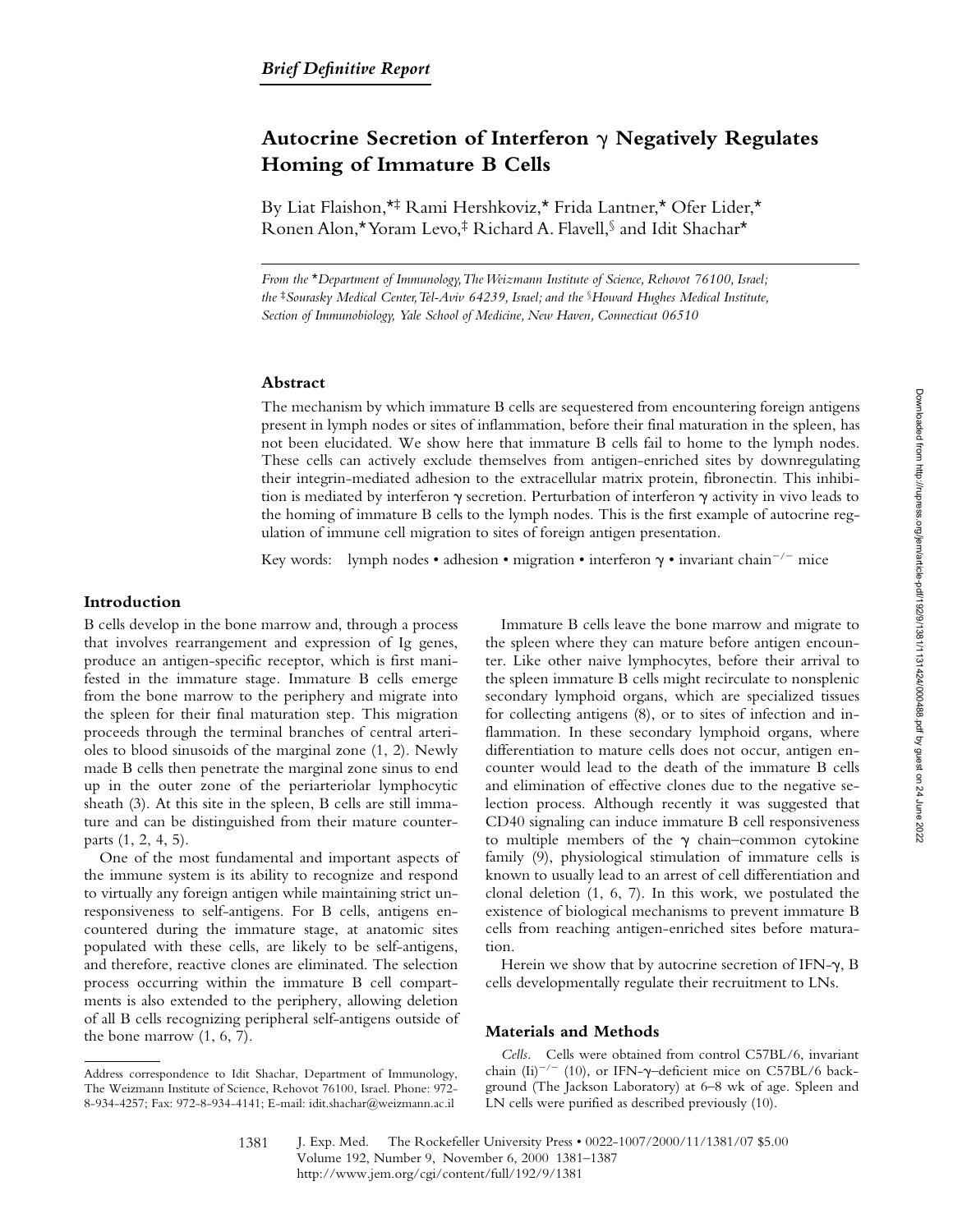*Separation of B Cells.* B cells were purified by treating the splenocyte suspension with anti–Thy 1.2, CD4, and CD8 (Southern Biotechnology Associates, Inc.), followed by low Tox-M complement (Cedarlane). To separate between the control  $IgD^-$ 



Figure 1. Cytofluorometric analysis of B cells from spleen and LNs and their maturation markers. (A) Control and  $\mathrm{Ii}^{-/-}$  splenocytes or pooled LN cells were stained with anti-B220. Histograms show the percentage of B cells in each population. (B) Splenocytes and LN cells were triple stained with anti-B220, anti-IgM, and anti-IgD. FACS® analysis demonstrates the expression of IgM and IgD on B220<sup>+</sup>-gated cells. Boxes mark the immature IgD<sup>low</sup> population. (C) Dot plots show CD21 expression on B220<sup>+</sup> cells. (D) L-selectin expression on B cells. Control and  $\mathrm{li}^{-/-}$  total splenoytes were double stained with anti-B220 and anti–L-selectin. Histograms show the expression of L-selectin on  $B220<sup>+</sup>$  cells. The differences between B and C in IgD expression pattern are not significant and result from normal experimental errors. The percentage of this population in both experiments falls in the standard deviation.

cells from the  $IgD^+$  population, we used the MACS system (Miltenyi Biotec). The IgD<sup>-</sup> population was incubated with anti-CD45RA (B220) magnetic beads and reseparated using the MACS system. For comparison of populations, in those experiments in which the control immature B cell population was separated, the  $\text{Li}^{-/-}$  B cells were purified by the MACS system using the CD45RA beads. T cells were obtained by collecting the B220<sup>-</sup> population. To separate between the IgD<sup>-</sup>CD21<sup>+</sup> and IgD<sup>-</sup>CD21<sup>-</sup> populations, IgD<sup>-</sup> cells were divided according to their CD21 expression using the MACS system. The IgD<sup>-</sup>CD21<sup>-</sup> cells were incubated with anti-CD45RA magnetic beads and reseparated. The purity of each cell population was determined by flow cytometry.

*Immunofluorescence Staining.* The following antibodies used in the experiments were purchased from BD PharMingen: 14.8 anti-CD45RA, B3b4 anti-CD23, 7G6 anti-CD21/CD35, R6- 60.2 anti-IgM, AMS 9.1 anti-IgD, 7G6 anti-CD21/CD35, MEL-14 anti–L-selectin, R1-2 anti–very late antigen (VLA)-4, 5H10-27 anti-VLA-5, 2D7 anti-LFA-1, and anti- $\alpha$ 4.

*Adhesion Assay.* Adhesion assays were performed as described previously (11). 96-well plates were coated with fibronectin (100  $\mu$ g/ml). <sup>51</sup>Cr-labeled cells (2 × 10<sup>5</sup>/well) were suspended in RPMI supplemented with 0.1% FCS or conditioned medium collected from control or  $\text{Li}^{-/-}$  cells. The cells were plated in each coated well, in the presence or absence of LPS  $(10 \mu g/ml)$ , PMA (0.25  $\mu$ g/ml), IL-2 (0.2 U/ $\mu$ l), stromal cell-derived factor  $(SDF)-1$  (1  $\mu$ g/ml), EDTA (5 mM), or LDV- and RGD-containing peptides (800  $\mu$ g/ml). After 30 min, plates were washed. The adherent cells were lysed and the radioactivity was determined. Results were expressed as the mean percentage  $(\pm SD)$  of bound cells from quadruplicate wells. The percentage of cells that adhered was calculated as follows: (total counts of residual cells in the well)/(total counts of cells added to the well)  $\times$  100.

*RNA Isolation and Reverse Transcription.* Total RNA was isolated from cells using the TRI reagent kit (Molecular Research Center). Reverse transcription was carried out using Superscript II RT (GIBCO BRL). The primers and PCR conditions were as described previously (12).

*Detection of IFN-*g*.* Cells were lysed as described previously (10). IFN- $\gamma$  was immunoprecipitated by overnight incubation with the R4-6A2 monoclonal antibody to IFN- $\gamma$  (BD PharMingen) followed by protein G–Sepharose beads (Amersham Phar-

**Table I.** *Total Spleen Cell Number and the Percentage of the B Cell Population and the Mature (IgD<sup>+</sup>) and Immature (IgD<sup>-</sup>) Subpopulations in Control and Ii<sup>-/-</sup> Mice* 

| $\mathbf{1}$    |                           |                           |
|-----------------|---------------------------|---------------------------|
|                 | Control                   | $\rm{I}i^{-/-}$           |
| Spleen          |                           |                           |
| Total cells     | $9.3 \pm 2 \times 10^{7}$ | $6 \pm 1.6 \times 10^{7}$ |
| Percent B cells | $46.5 \pm 8.2$            | $47 \pm 10.2$             |
| Percent $IgD^+$ | 39.5                      | 2.2                       |
| Percent $IgD^-$ | 6.8                       | 44.5                      |
| LNs             |                           |                           |
| Percent B cells | $36 \pm 3$                | $15 \pm 4$                |
| Percent $IgD^+$ | 35                        | 13.3                      |
| Percent $IgD^-$ | 1                         | 1.6                       |
|                 |                           |                           |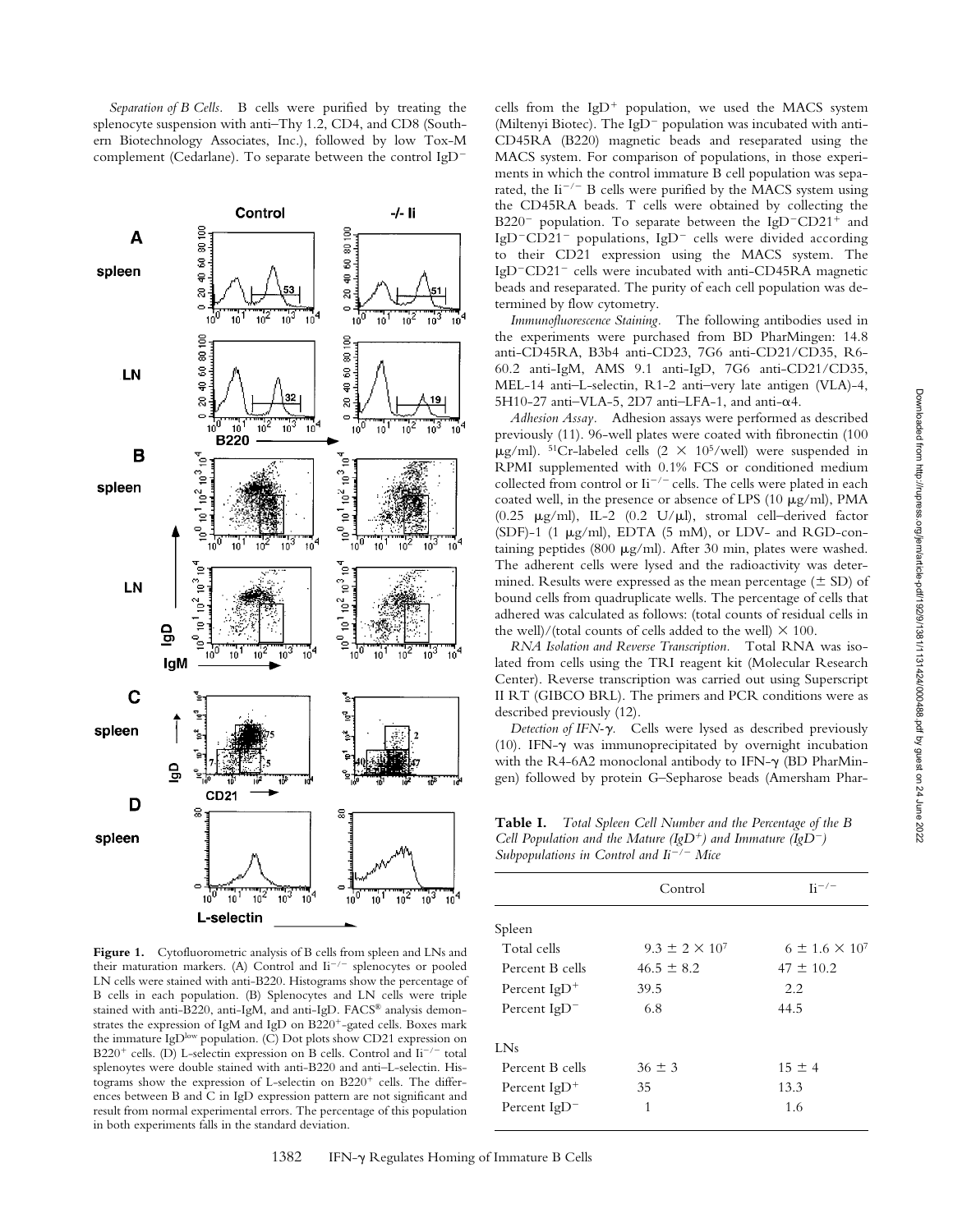macia Biotech). Lysates or immunoprecipitated proteins were separated by 12% (wt/vol) SDS-PAGE. The proteins were transferred onto nitrocellulose and probed with the R4-6A2 anti– IFN- $\gamma$  antibody (BD PharMingen), followed by horseradish peroxidase–conjugated goat anti–rat IgG (Jackson ImmunoResearch Laboratories).

*Tracking of Cells In Vivo.* Cells were incubated for 30 min with various treatments. The cells were then washed and labeled for 30 min with the fluorescent marker BCECF-AM (10  $\mu$ g/ml; Molecular Probes;  $\sim$ 97% of cells were stained). 5  $\times$  10<sup>7</sup> washed cells were injected intravenously into C57BL/6 mice in duplicates. After 3.5 h, spleen and LNs were removed, and the percentage of fluorescent cells in both organs was analyzed by FACS<sup>®</sup>. Inhibition of cell accumulation was calculated as:  $100\%$  -(the amount of cells present after treatment/the cells present in the control mice). The results presented are the average of three different experiments.

*Laminar Flow Assay.* Polystyrene plates were coated with fi-

bronectin (30  $\mu$ g/ml; Sigma-Aldrich) in the presence or absence of SDF-1 (0.5  $\mu$ g/ml). These plastic plates were assembled to form the lower wall in a parallel wall flow chamber as described previously (13). Cells were allowed to settle in the coated capillary tube for 2 min before being subjected to increasing laminar flow. Cell images were videotaped and manually quantitated by analysis of images directly from the monitor screen.

*Cytokine Concentration.* Cytokines (GIBCO BRL) were added to the adhesion assay at the following concentrations: IL-4 (103 U/ml), IL-5 (16 U/ml), IL-6 (16 U/ml), IL-12 (3.5 ng/ml), and IFN- $\gamma$  (0.1 U/ml).

#### **Results and Discussion**

To determine whether immature B cells are indeed excluded from secondary lymphoid organs while recirculating through the body, we first compared the B cell distribution



Figure 2. Immature B cells do not increase their long-term integrin-mediated adhesion response to stimulation, although they have a normal shortterm response. (A) Wild-type mature B cells (B con) or immature B cells from  $\mathrm{Li}^{-/-}$  mice (B  $-/-\mathrm{Li}$ ) were labeled with <sup>51</sup>Cr, washed, resuspended in adhesion medium, and added to fibronectin-coated wells in the presence of PMA, LPS, SDF-1, or IL-2 stimulation. The adherent cells were lysed and radioactivity was determined. One experiment representative of five is depicted. (B) Control B cells were 51Cr-labeled and tested for adhesion in the presence or absence of PMA, EDTA (5 mM), LDV, or RGD (800  $\mu$ g/ml). (C) Mature IgD<sup>+</sup> B cells from control mice (B mature con), immature Ii<sup>-/-</sup> B cells (B  $-/-$ Ii), and immature IgD<sup>-</sup>B cells from control mice (B imm con) were <sup>51</sup>Cr-labeled and tested for adhesion. One experiment representative of three is depicted. (D) Cytofluorometric analysis of integrin expression on immature and mature B cells. Control and Ii<sup>-/-</sup> splenocytes were double stained with anti-B220 and anti-VLA-4, VLA-5, LFA-1, or  $\alpha$ 4 $\beta$ 7. Histograms show an overlay of the expression levels of the different integrins on control (light) and  $\text{Li}^{-/-}$  (dark) B cells. (E) Resistance to shear stress by mature and immature B cells on fibronectin in a short-term adhesion assay. Control (con) and  $\text{Li}^{-/-}$  ( $-/-$ ) B cells were allowed to attach to plates coated with fibronectin, alone or coimmobilized with SDF-1 (sdf). After attachment, flow was initiated and increased in 2–2.5-fold increments every 10 s. The number of cells remaining bound at each interval was determined and is expressed as the percentage of input cells remaining bound. The data depict one experiment representative of three.

1383 Flaishon et al. Brief Definitive Report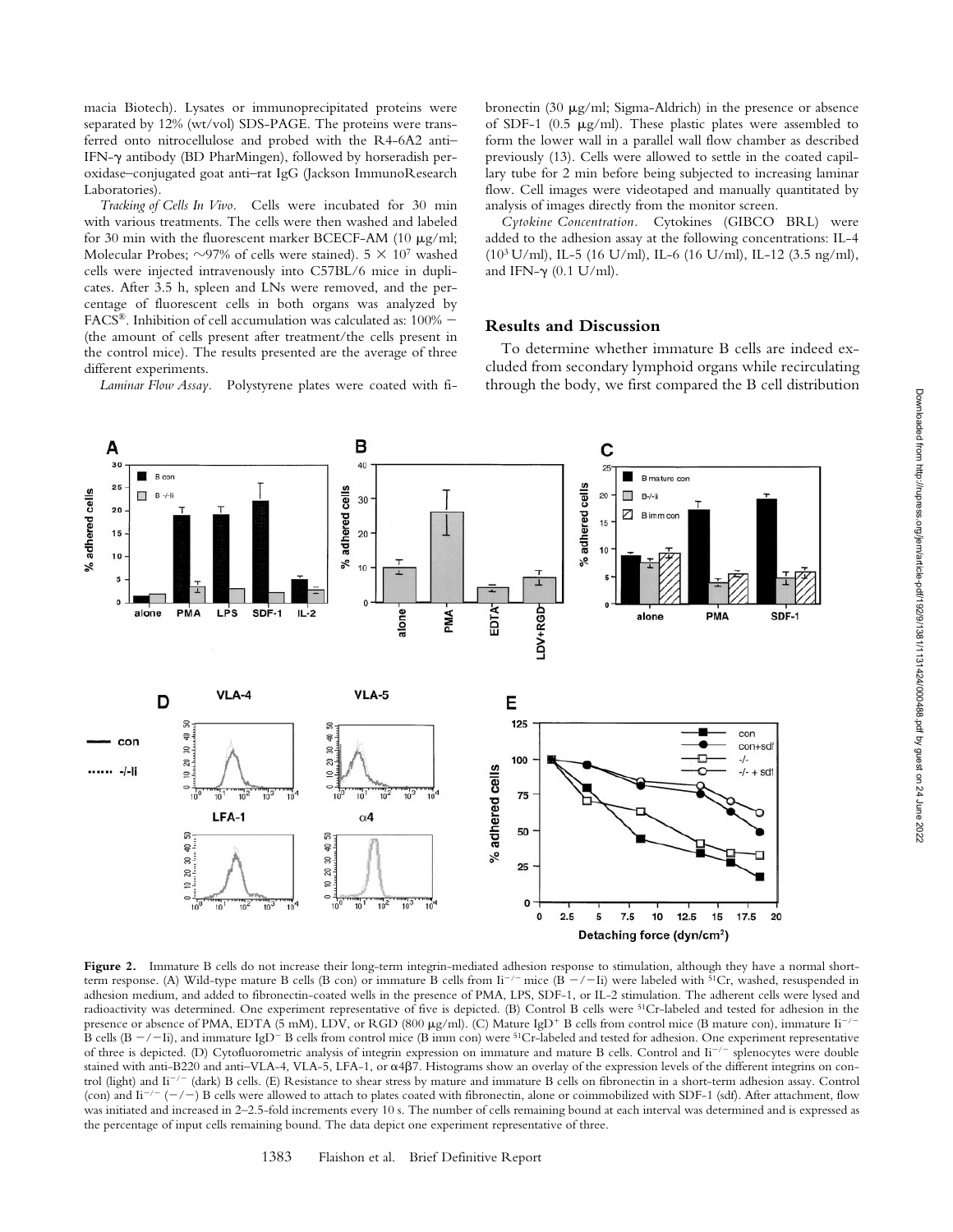in spleen and LNs in control and in Ii–deficient  $(Ii^{-/-})$ mice. B cells from  $\text{Li}^{-/-}$  mice are arrested at an immature stage and have an immature phenotype expressing low levels of IgD and CD23 and partial CD21 expression (14–16; Fig. 1, B and C, and Table I). Moreover, these  $\mathrm{I}i^{-/-}$  B cells proliferate in response to LPS stimulation, but anti-IgM causes their death (data not shown). However, control and  $Ii^{-/-}$ -derived B cells found in the LNs were enriched for cells expressing a more mature phenotype, higher levels of IgD. Moreover, as was described previously, in  $\mathrm{I}i^{-/-}$  mice there was a striking decrease in the proportion of B cells populating the LNs (15–17; Fig. 1 and Table I). These observations confirm that immature B cells are depleted from the LNs, although the  $\text{Li}^{-/-}$  population expresses significant levels of L-selectin on their cell surface (Fig. 1 D).

To migrate to the LNs, leukocytes, including B cells, must interact with adhesive components of the extracellular matrix (ECM; 18). We therefore compared the adhesion response of mature (control) and immature  $(Ii^{-/-})$  B splenocytes by studying their ability to adhere, upon activation, to fibronectin, a major ECM-based cell adhesive integrin ligand. 51Cr-labeled B cells were plated for 30 min on fibronectin-coated microtiter wells in the presence of PMA, a potent agonist of integrin-mediated adhesion (19, 20), LPS, a B cell mitogen, or SDF-1, a potent B cell chemoattractant (21). After stimulation, control B cells dramatically increased their adhesion to fibronectin. In contrast, the adhesion of  $\text{Li}^{-/-}$  immature B cells remained unchanged after activation (Fig. 2 A). As expected, B cells did not respond to stimulation with IL-2. The adhesion of B lymphocyte to fibronectin in response to stimulation was abrogated in the presence of the integrin inhibitor, EDTA, as well as by the LDV and RGD peptides, selective blockers of VLA-4 and VLA-5 (Fig. 2 B). Thus, the adhesion response observed was integrin mediated.

The inability of  $\text{Li}^{-/-}$  B cells to increase their adhesion to fibronectin could be ascribed to the developmental stage of the cells, or to Ii deficiency. Therefore, we compared the adherence of purified control immature  $IpD^-$  and  $Ii^{-/-}B$ cells in response to SDF-1 or PMA stimulation. Like immature B cells derived from  $\text{Li}^{-/-}$  mice, IgD<sup>-</sup> immature B cells from control mice were unable to respond to stimulation and did not increase their adhesion to fibronectin (Fig. 2 C). Thus, the stage of maturity, and not the lack of Ii, determined the response. Similar cell surface expression levels of the integrins VLA-4, VLA-5, LFA-1, and  $\alpha$ 4, the major fibronectin receptors, were detected on both  $\mathrm{I}i^{-/-}$  and control B cells (Fig. 2 D). Thus, immature B cells possess the adhesive molecules required for stimulation and adherence to the ECM. To verify that intrinsic integrin function is not impaired, we tested both control and  $\mathrm{I}i^{-/-}$  populations in a short-term adhesion assay on fibronectin-coated surfaces assembled in a flow chamber apparatus. In the absence of stimulation,  $\text{Li}^{-/-}$  B cells exhibited a slightly stronger spontaneous adhesion to fibronectin than that of the control cells. Surprisingly, rapid adhesion stimulation to fi-





**Figure 3.** Immature B cells and their conditioned medium inhibit the adhesion of mature B cells. (A) 51Cr-labeled mature B cells (B con) were incubated with or without labeled immature IgD<sup>-</sup> B cells from Ii<sup>-/-</sup> (B -/-Ii) or control (Bimm) mice in a 1:1 or 5:1 ratio in the presence or absence of stimulation. The cells were tested for adhesion as described in the legend to Fig. 2. (B) 51Cr-labeled control B cells were resuspended in the conditioned medium (sup) collected from control (B con) or Ii<sup>-/-</sup> (B -/-Ii) B cells in the presence or absence of stimulation, and adhesion was determined. One experiment representative of seven is depicted. (C)  $51Cr$ labeled control B cells were resuspended in the conditioned medium (sup) collected from control B cells (Bcon),  $\text{Li}^{-1}$  B (B -/-Ii) unboiled or boiled, or immature (Bimm) IgD<sup>-</sup> control B cells in the presence or absence of stimulation (PMA), and adhesion was determined.

1384 IFN-g Regulates Homing of Immature B Cells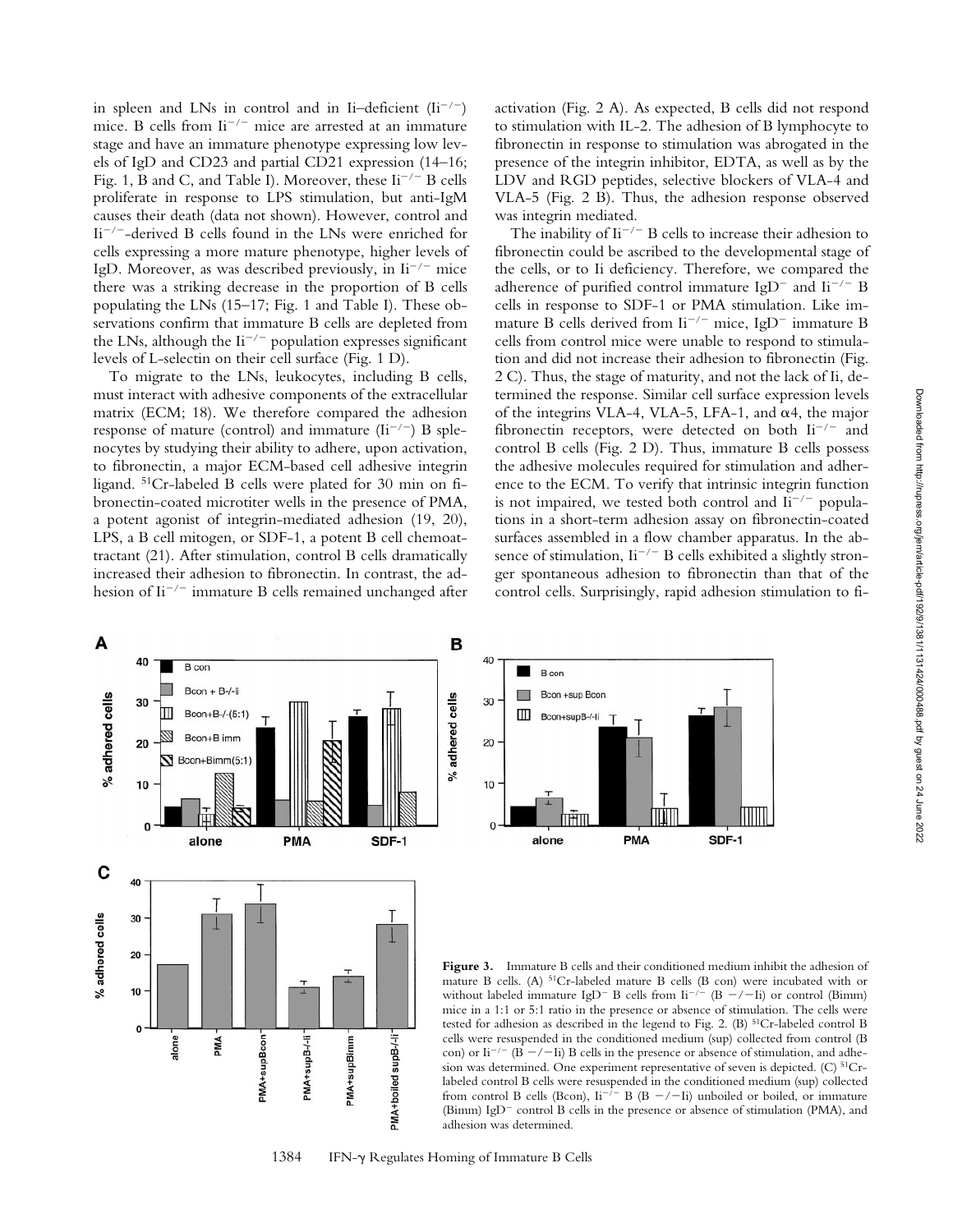bronectin was induced in both cell types by 2-min treatment with SDF-1 (Fig. 2 E) or PMA (not shown). These results indicate that both the expression of integrin receptors for fibronectin and their ability to respond to rapid stimulation are normal in immature B cells. Thus, the lack of adhesion by immature cells during the 30-min adhesion assay appeared to result from inhibitory events subsequent to normal initial integrin-mediated adhesion.

To test whether the inhibition of adhesion may be transferred to other cells, we determined the ability of purified wild-type IgD<sup>-</sup> immature or Ii<sup>-/-</sup> B cells to inhibit the adhesion of purified mature  $IgD^+$  B cells when comixed. Surprisingly, both the control IgD<sup>-</sup> and Ii<sup>-/-</sup> immature B cells had an inhibitory effect on the adhesion of mature B lymphocytes to fibronectin (Fig. 3 A); the inhibition could be abrogated by fivefold dilution of the immature cells within the mature population.

The inhibitory effect mediated by immature B cells could be explained by direct cell–cell interaction, or by secretion of a soluble inhibitory factor. To determine

whether a factor secreted from the cells could affect B cell adhesion, we analyzed the activity of conditioned medium collected from the cells. Wild-type or  $\mathrm{I}i^{-/-}$  immature B cells were plated on fibronectin-coated microwells and 30 min later their conditioned medium was collected. The ability of stimulated control B cells to adhere to fibronectin in the presence of conditioned medium derived from control or  $\mathrm{I}i^{-/-}$  immature B cells was studied. Whereas conditioned medium collected from control B cells did not affect cell adhesion, cells incubated with conditioned medium collected from  $\text{Li}^{-/-}$  B cells (Fig 3, B and C) or control IgD<sup>-</sup> immature B cells (Fig. 3 C) maintained a low adhesion response after stimulation. Thus, the conditioned medium derived from immature B cells contained a factor(s) that inhibited the adhesion of stimulated B cells. The factor was heat sensitive (Fig. 3 C).

To determine the identity of this factor, various cytokines were screened for their ability to suppress agoniststimulated B cell adhesion to fibronectin. Of the chemokines tested, only IFN- $\gamma$  could mimic the effect of the condi-



labeled mature B cells were incubated with PMA. The adhesion response of the cells was designated as 100%. The adhesion response of these cells incubated in conditioned medium derived from Ii<sup>-/-</sup> immature B cells (sup) itself or conditioned medium treated overnight with rat anti-mouse IgG (ram) or rat anti–IFN-g (a-IFN) antibodies was calculated as a percentage of the PMA response. (D) Reverse transcription PCR was performed as described in Materials and Methods. (E) Steady-state levels of IFN- $\gamma$  in total cell lysates of IgD<sup>-</sup> B cells from control or Ii<sup>-/-</sup> mice, mature IgD<sup>+</sup> B and T cells from control mice, or IFN- $\gamma$  immunoprecipitated from conditioned medium (sup) of control and Ii<sup>-/-</sup> B cells. The band representing IFN- $\gamma$  is indicated.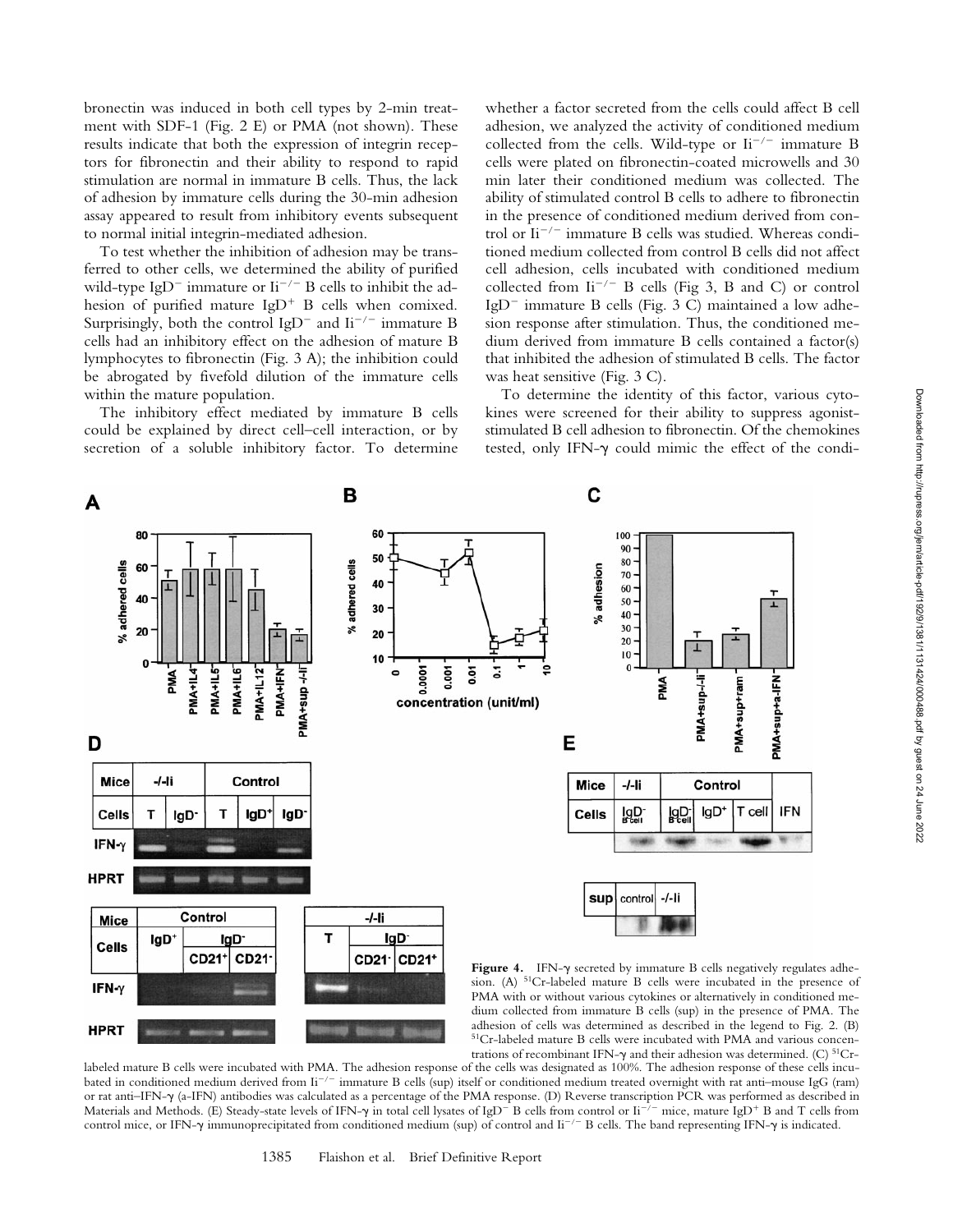tioned medium derived from immature B cells (Fig. 4 A), and acted in a concentration-dependent manner (Fig. 4 B). Antibodies against IFN- $\gamma$  partially blocked ( $\sim$ 50%) the inhibitory effect of immature B cell–conditioned medium. The partial nature of the antibody blocking may indicate involvement of an additional factor(s) in this process (Fig. 4 C). Reverse transcription PCR analysis revealed that IFN-g expression by immature B cells is developmentally regulated at the transcriptional level. Although mRNA was detected in both control and  $\text{Li}^{-/-}\text{IgD}^{-}$  immature B cells (15–17; Fig. 1), this transcript was not found in IgD<sup>+</sup> B cells from control mice (Fig. 4 D). Furthermore, the low partially mature  $IgD^+B$  cell population, which is present in  $\rm{Ii}^{-/-}$  mice, downregulated its IFN- $\gamma$  mRNA levels as well (data not shown). Newly emigrant immature B cells can be separated from the marginal zone cells by the expression of the CD21 marker. To determine which population secretes IFN- $\gamma$ , we analyzed IFN- $\gamma$  message in the CD21<sup>+</sup> and  $CD21^-$  IgD<sup>-</sup> populations. As can be seen in Fig. 4 D, the IFN- $\gamma$  mRNA can be detected in the IgD<sup>-</sup>CD21<sup>-</sup> cells from both control and  $\text{Li}^{-/-}$  mice. After acquisition of CD21, the cells downregulate their IFN- $\gamma$  expression. Thus, IFN- $\gamma$  is transcribed mostly in newly arrived immature B cells. The Western blot analysis of IFN-g expression in B cells during maturation revealed maturation-dependent regulation of IFN- $\gamma$  production and secretion. Whereas immature (IgD<sup>-</sup>) B cells from control or  $\text{Li}^{-/-}$ mice express high levels of IFN- $\gamma$ , mature (IgD<sup>+</sup>) cells produce lower IFN- $\gamma$  levels. Importantly, conditioned medium derived from  $\mathrm{Li}^{-/-}$  cells contained significant levels of IFN- $\gamma$ , indicating that the cytokine is both produced and secreted by immature B cells (Fig. 4 E).

We further studied the effect of the conditioned medium and IFN- $\gamma$  on the entry into LNs in vivo (Fig. 5 A). Control or  $I_i^{-/-}$  total splenocytes were preincubated in the presence of fresh medium (Fig. 5 A, bars 1 and 2), IFN- $\gamma$ (Fig. 5 A, bar 6), conditioned medium collected from control B cells (Fig. 5 A, bar 3) or from  $\rm{I}i^{-/-}$  B cells (Fig. 5 A,

bar 4), or conditioned medium collected from  $\mathrm{Li}^{-/-}$  immature B cells treated with anti-IFN- $\gamma$  (Fig. 5 A, bar 5). The cells were then washed, labeled with the fluorescent dye BCECF-AM, and an equal number of live cells was injected intravenously into control mice. The proportion of labeled cells recovered in the spleen and LNs was determined 3.5 h after injection. The extent of labeled cell accumulation in the spleen was unaffected by the various pretreatments. In contrast, migration of  $\mathrm{I}i^{-/-}$  and of control cells incubated with  $\text{Li}^{-/-}$  conditioned medium or IFN- $\gamma$ to the LNs was significantly decreased, whereas cells incubated with conditioned medium derived from control B cells or control medium exhibited a degree of migration similar to untreated cells. When control cells were incubated in  $\mathrm{li}^{-/-}$  conditioned medium treated with antibodies against IFN- $\gamma$ , the ability of this conditioned medium to inhibit homing of the cells to the LNs was partially blocked ( $\sim$ 50%). In agreement with previous studies, our results suggest that the entry of lymphocytes from the blood into the spleen does not depend on integrin–fibronectin interactions, whereas migration to peripheral LNs is critically regulated by these adhesive interactions (22).

To determine the biological significance of our studies, we analyzed the B cell profile in spleen and LNs of genetically IFN- $\gamma$ –deficient mice (IFN- $\gamma$ <sup>-/-</sup>). Although spleens derived from IFN- $\gamma$ <sup>-/-</sup> exhibited wild-type levels of immature and mature B cells, there was a striking difference in the profile of the B cell population in the LNs. LNs of IFN- $\gamma$ <sup>-/-</sup> were populated with significantly greater levels of immature B cells compared with their control counterparts (Fig. 5 B). These results demonstrate the physiological role of IFN- $\gamma$  in regulating the arrival of immature B cells to the LNs.

En route to the spleen, for their final maturation, immature B cells recycle through the blood and can be recruited either to LNs or to sites of inflammation. Immature B cells prevent premature encounter with antigen by downregulating their own migration into the LNs. This inhibition is



**Figure 5.** IFN- $\gamma$  regulates the migration and arrival of immature B cells to the LNs in vivo. (A) Inhibition in the arrival of labeled cells to spleen or LNs. The proportion of control cells which homed to control spleen or LNs was designated 100%. The arrival of  $\mathrm{I}i^{-/-}$  cells or control cells treated with conditioned medium derived from control (sup con) or  $\text{Ii}^{-/-}$  (sup  $-/-$ Ii) B cells or  $\mathrm{Ii}^{-/-}$ -conditioned media treated with anti-IFN- $\gamma$  (sup  $-/-$ Ii  $\alpha$ -IFN) or in the presence of IFN- $\gamma$ (1 U/ml) was calculated as the percentage of control homing. Inhibition was defined as:  $100\%$  - the percentage of cells arrived in each treatment. The data shown represent the average of three experiments.

(B) Analysis of spleen and LNs derived from control and IFN-y-deficient mice. Dot plots show the expression of the markers IgD and IgM on the total spleen and LN cells. The percentage of the immature population out of the 100% of B cells is calculated. The data depict one mouse out of four analyzed.